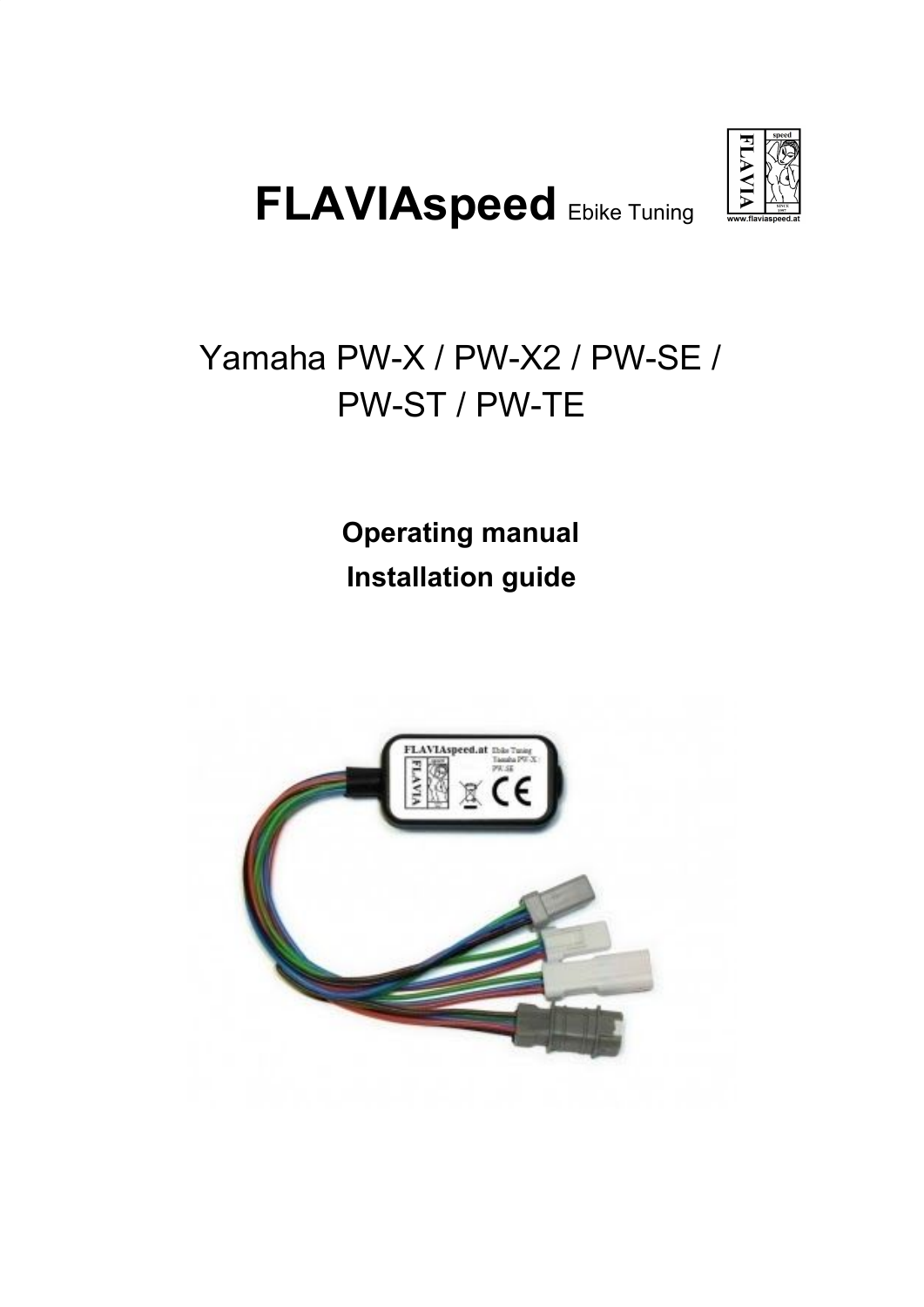

Read these instructions completely before using the device, keep the instructions and passt them on when handing over the device to other persons!

# **Product Features**

The device offers the following functions after installation in eBikes with Yamaha PW-X, PW-X2, PWSE, PW-ST and PW-TE drive system (25km/n):

- Speed limit adjustable from 25 to 99 km/ h via handlebar control buttons
- Adjustable dynamic mode with reduced "wall effect"
- Correct display of speed and distance
- Range calculation taking into account the current driving style
- Correct total distance after removal of the tuning module
- Wheel circumference adjustable with handlebar control buttons.

All settings are made via the operating unit on the eBike. No smartphone or notebook is required.

The module is internally protected from splash water by a protective coating of the entire electronics.

#### **Intended Use**

The device is only suitable for installation in eBikes with Yamaha PW-X / PW-SE drive systems and displays A, C and X.







Display A (Sideswitch) Display C (Multiswitch) Display X

# **Legal and Safety Notes / Product Liability**

- **● Operation of the eBike in public traffic is no longer permitted after installation of the module. The use is only allowed on private areas or designated test and race tracks.**
- **● Damage caused in conjunction with the operation of the eBike will no longer be covered by private liability insurance after installation.**
- **● Liability and warranty claims against the dealer or manufacturer of the eBike expire or are constricted.**
- **● The eBike is subject to higher mechanical stress when operating at higher speed for which it is not designed. This results in additional safety risks**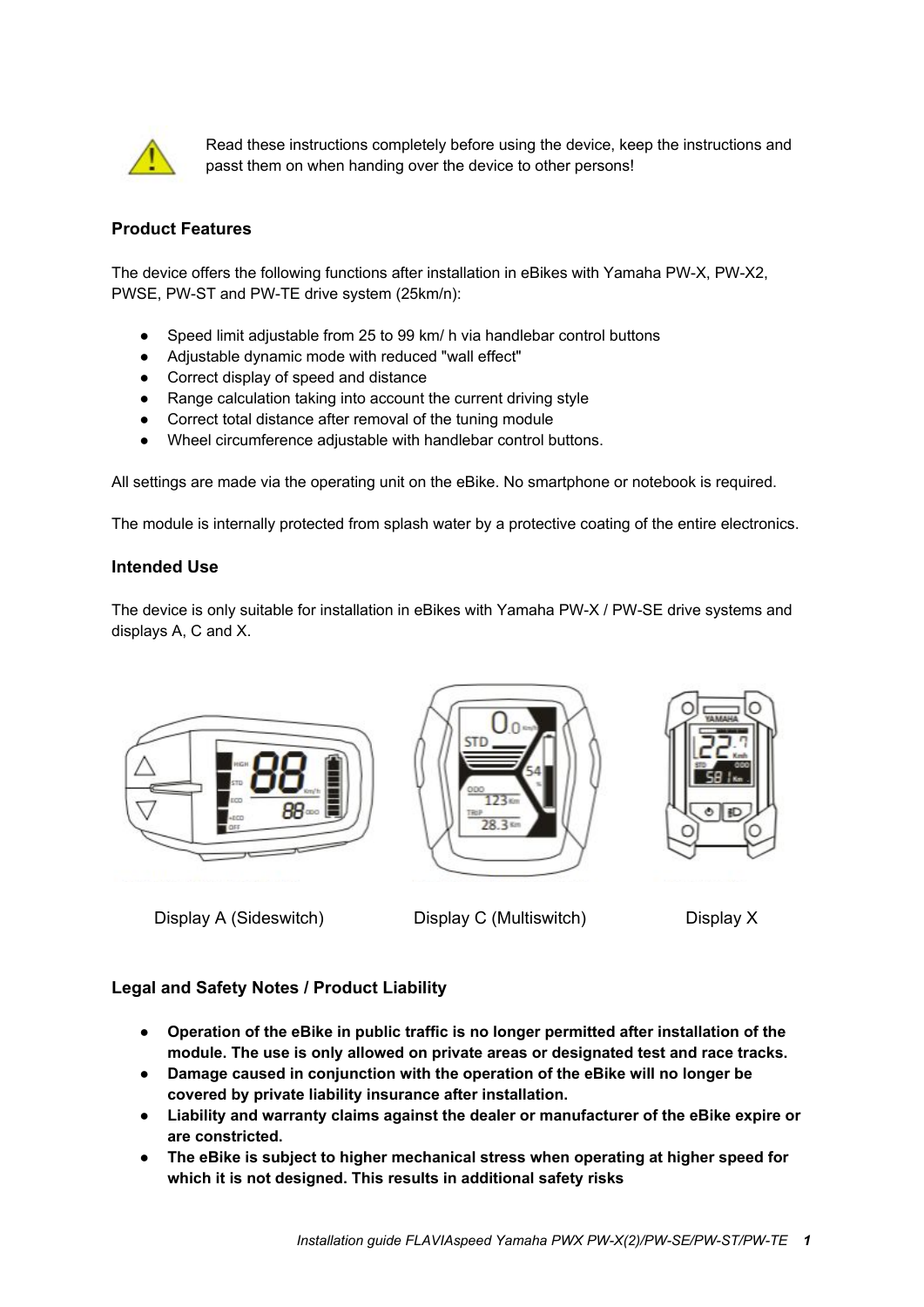- **● The installation and operation of the module is at your own risk. The manufacturer accepts no liability for damage that is connected with the operation of the device.**
- **● Please inform yourself about possible further technical and legal consequences before installing the device.**

# **Technical Data**

Housing dimensions: 43mm x 22mm x 11 mm Cable length: approx. 140mm Weight: 0,025kg Power consumption: 0,2W Supply voltage: 12VDC.

## **Installation PW-SE (Example: Haibike SDURO FullSeven 6.0)**

Required tools:

- Allen key 6mm
- Allen key 3mm
- Torque ratchet with Allen key 6mm.



#### **Procedure:**

- 1. Remove battery.
- 2. Remove the skid plate by removing the 4 screws (1) and (2). The screws behind the chainring. do not need to be removed.
- 3. Loosen the screws (3), (4) and (5) of the motor.
- 4. Remove the screws (3) and (4) and fold down the motor.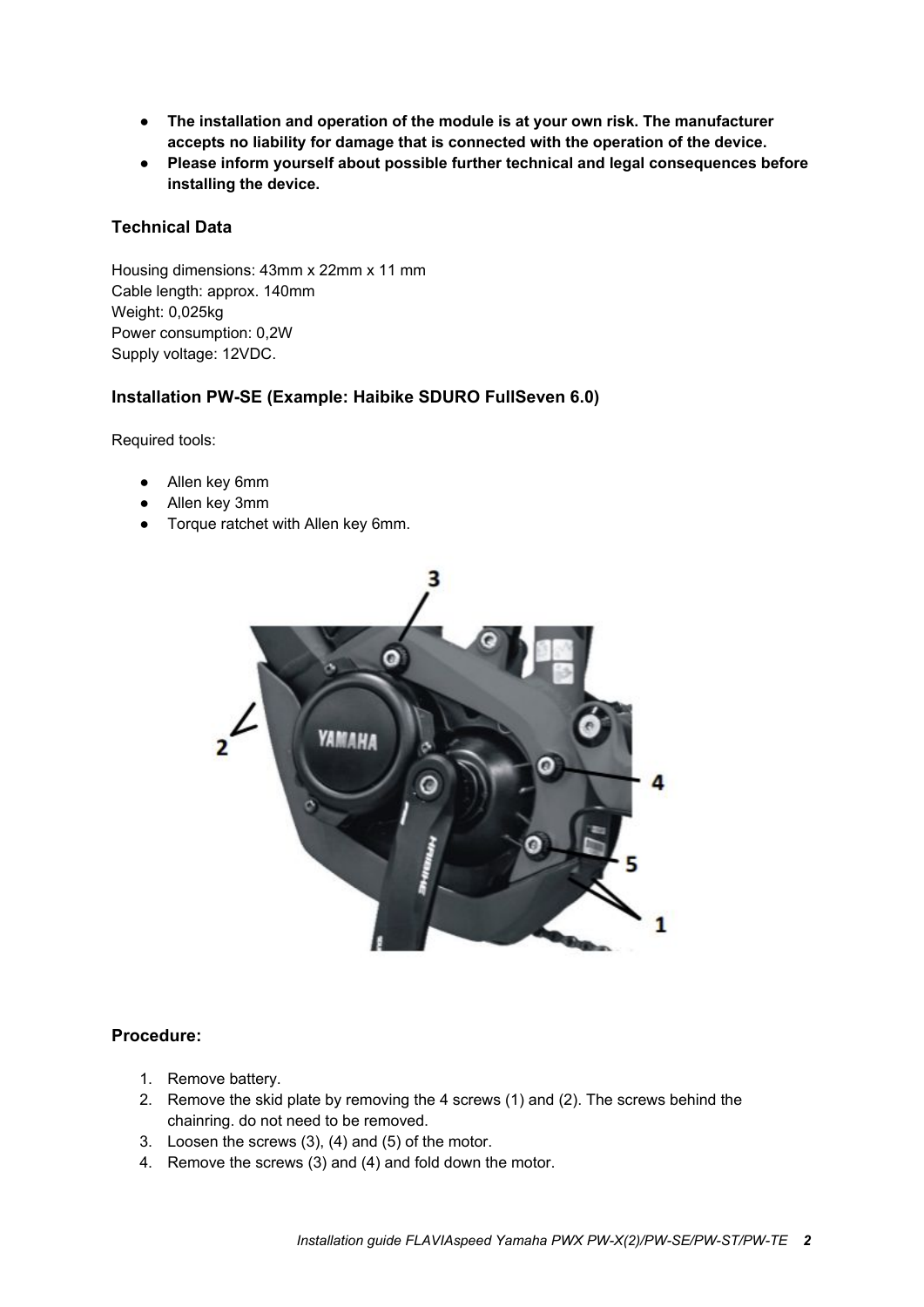5. Disconnect the cable to the speed sensor (3-wire) and cable to the LCD (4-wire).



6. Plug in the tuning module as shown.



- 7. Insert the battery and carry out the initialization, see separate point setup.
- 8. If setup succeeds, remove the battery again.
- 9. Place the tuning module in a suitable location and route the cable so that the engine can be folded up without squeezing the cables.



Due to the large number of different drive systems, it is not possible to define a fixed installation location. Often a placement of the module in the down tube is possible.

10. Fold up the engine and reassemble the screws (3) and (4). Do not squeeze any cables.



In the case of full suspension bikes, make sure that the cable to the speed sensor at the transition to the rear triangle nas enough room to move, otherwise it may break off during compression.

- 11. Tighten screws (3), (4) and (5) to 22Nm.
- 12. Fasten skid plate witn screws (1) and (2).

# **Installation PW-X (Example: Haibike SDURO FullSeven 10.0)**



The fixing screw of the PW-X motor marked with (6) is not directly accessible. In the following description, therefore, the chainrings are dismounted. It may also be possible to disassemble the screw with a 5mm Allen wrench with short leg or through a recess in the chainring.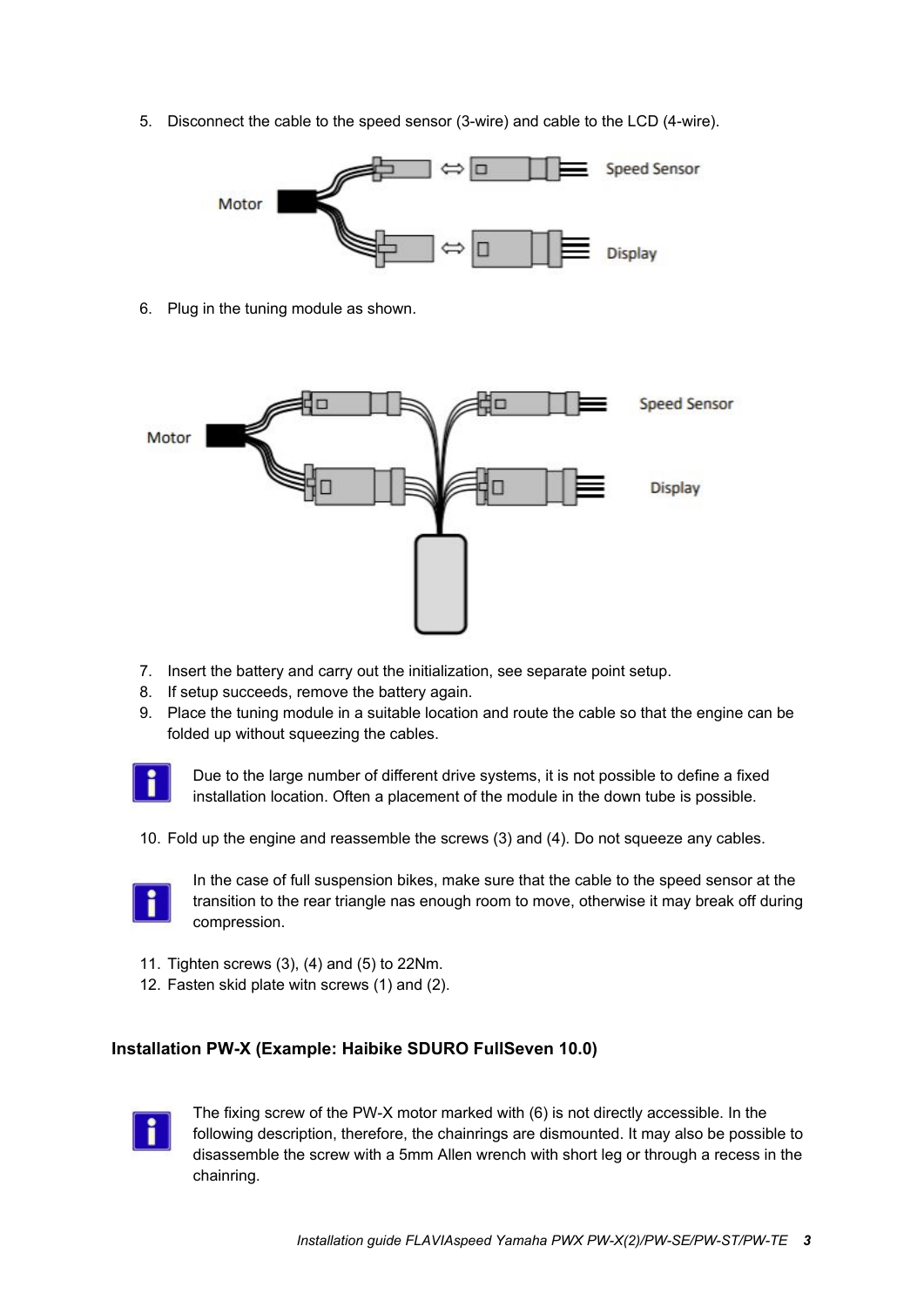#### Required tools:

- Allen key 3, 5 and 6mm
- Chainring nut wrench
- Torque ratchet with Allen key 4 and 6mm
- Threadlocker medium or high strength



# **Procedure:**

- 1. Remove battery
- 2. Remove the skid plate by removing the 4 screws (1) and (2).
- 3. Remove the chain from the chain ring and let it hang on the front derailleur.
- 4. Remove the chainring retaining bolts (4) and remove the chainrings. If necessary, use a nut wrench to counter.
- 5. Place a box or something similar under the drive unit to be able to put it on after disassembly. The shelf should be about 20cm under the motor.
- 6. Remove the screws (5), (6) and afterwards (3). Hold the motor with one hand while removing the screws.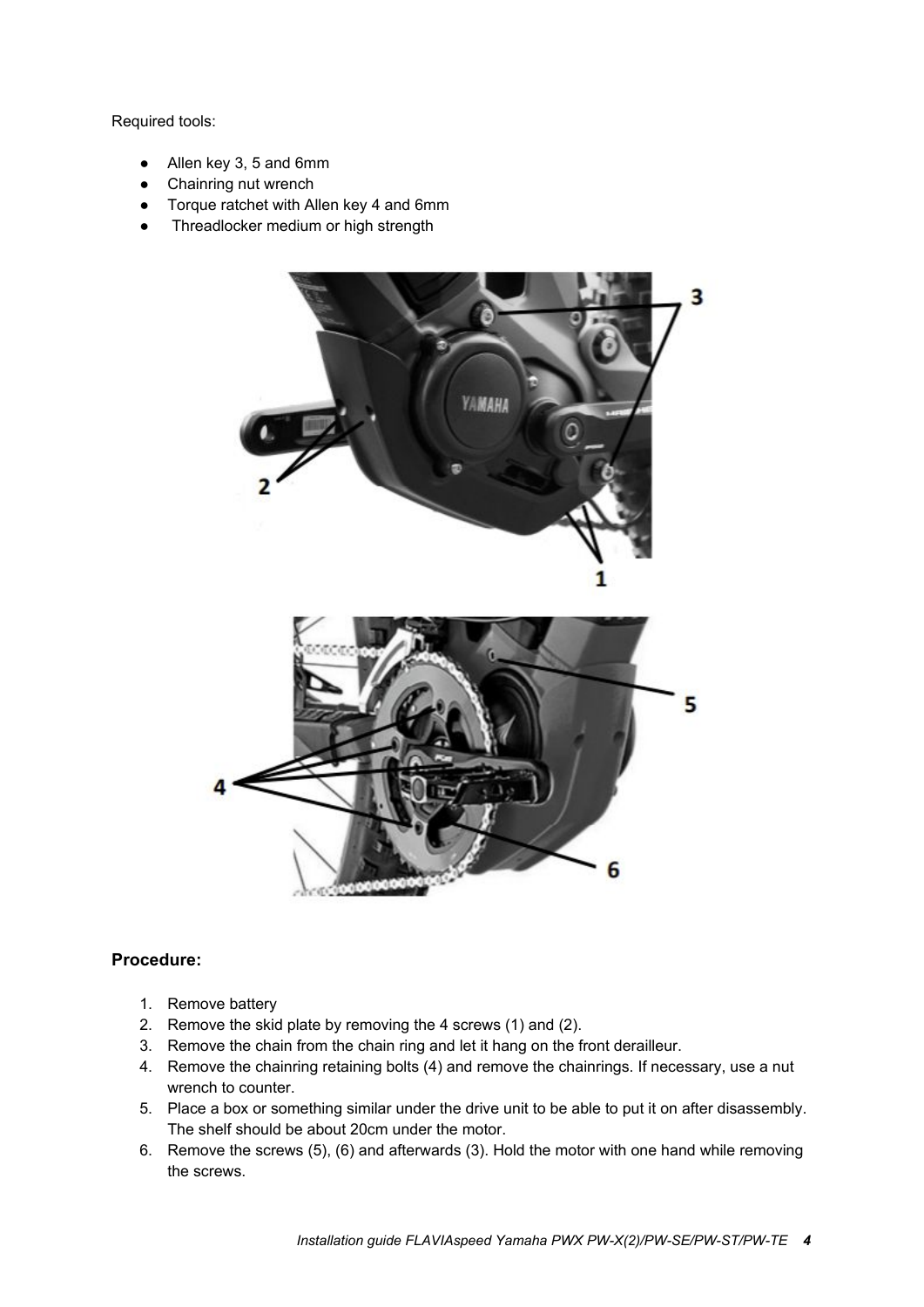- 7. Place the drive unit on the shelf.
- 8. Connect the tuning module as described under "Installation PW-SE", points 5 and 6.
- 9. Insert the battery and carry out the initialization, see separate point setup.
- 10. If setup succeeds, remove the battery again.
- 11. Place the tuning module and as far as possible the connection cable in the front frame tube.
- 12. Put the drive unit back in the holder on the frame. Do not squeeze any cables.
- 13. Reassemble the screws (3), afterwards (5) and (6).
- 14. Tighten screws (3) to 22Nm, (5) and (6) to 11Nm.
- 15. Fasten skid plate with screws (1) and (2).
- 16. Reassemble the chainrings and insert screws (4) with threadlocker. Tighten to 11Nm.

# **Setup (until model year 2018)**



Turn on the eBike.



Press "arrow up" and "arrow down" at the same time for 3 seconds.



Speed 11.1 km/ h is displayed for 10 seconds.



The wheel circumference stored in the drive unit is displayed for 5 seconds in centimeters. If necessary, adjust with the "arrow up" and "arrow down" buttons.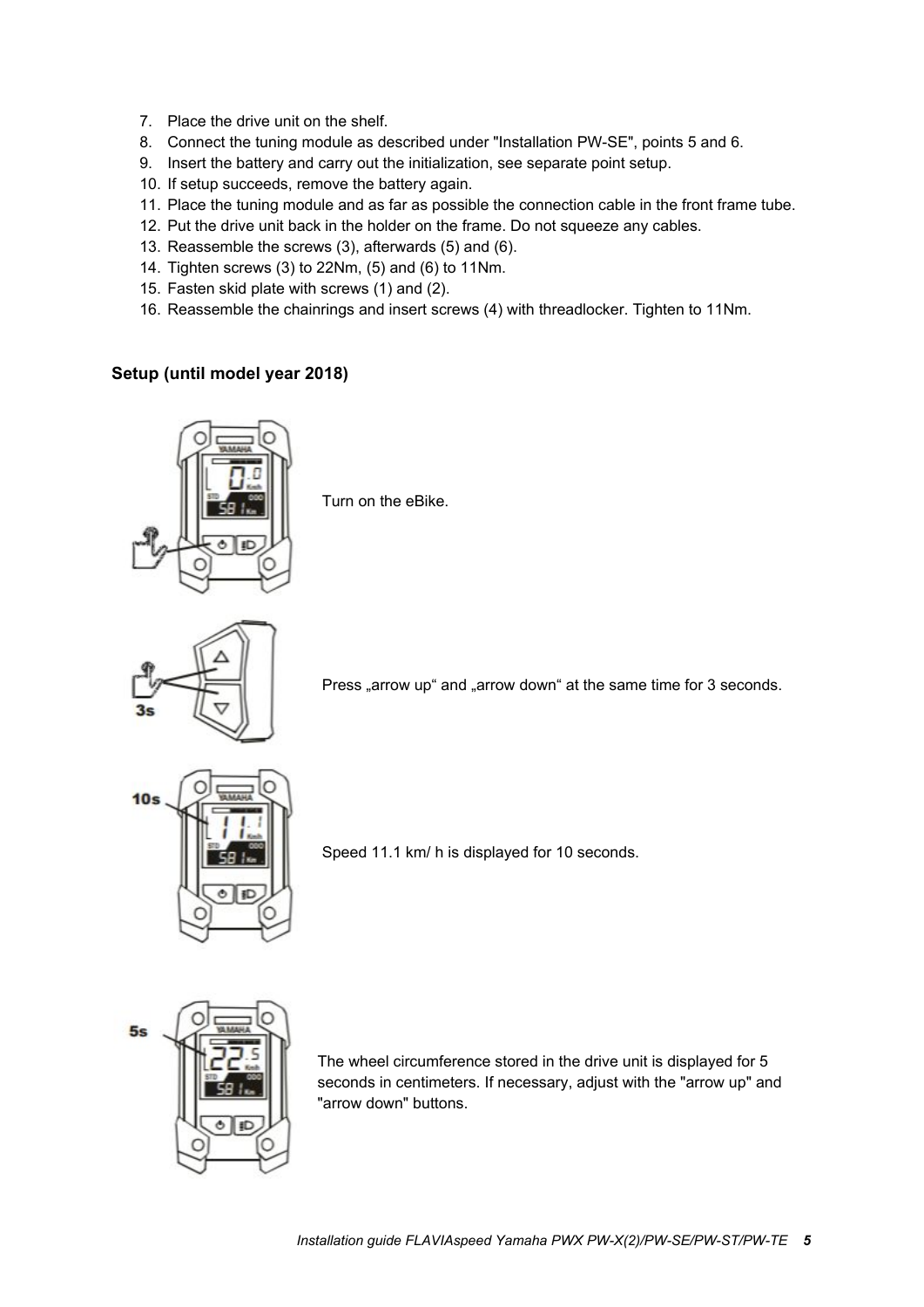

As soon as 0.0 km/n is displayed, the setup is finished.

**Setup (from model year 2019)**



Turn on the eBike and switch to ODO or TRIP screen.



Change assistance level with "arrow up" and "arrow down" buttons as shown.



Speed 11.1 km/n is displayed for 10 seconds.



The wheel circumference stored in the drive unit is displayed for 5 seconds in centimeters.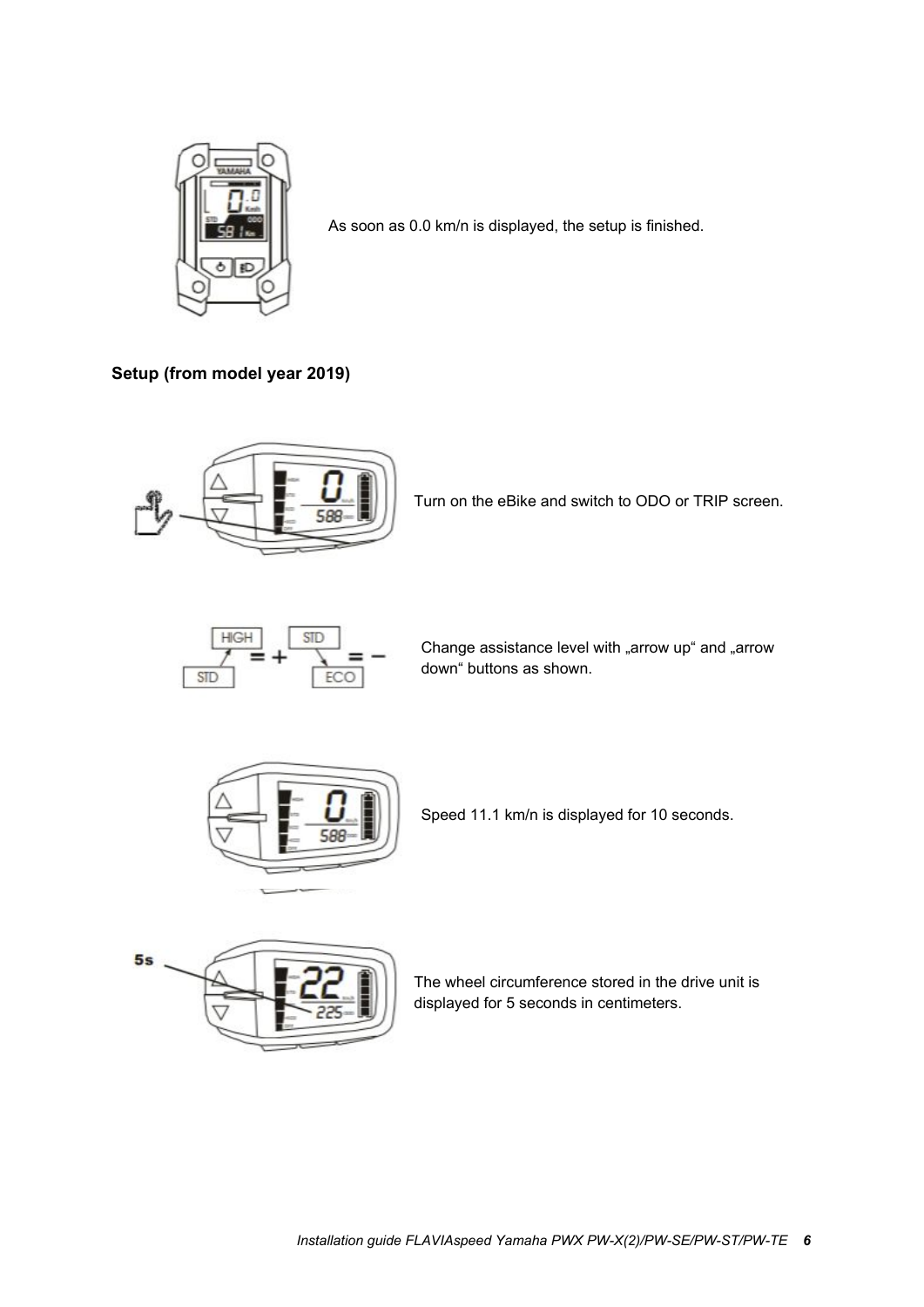

If necessary, adapt with "arrow up" and "arrow down" buttons as shown.



As soon as 0.0 km/ h is displayed, the setup is finished.

# **Speed Mode (until model year 2018)**

When speed mode is activated, the speed limit for the motor assistance is increased. The limit can be set from 25 to 99 km/ h. Turning off the eBike automatically turns off speed mode and must be reactivated after the bike is turned on.

# **Activation / adjust limit**



Press "arrow up" for  $> 2$  seconds.

Speed limit is displayed for 5 seconds. If desired, use the "arrow up" and "arrow down" keys to change. Possible values: 25 to 99 km/ h. Default value: 32 km/ h.



Display shows the normal driving speed again. Speed mode is active.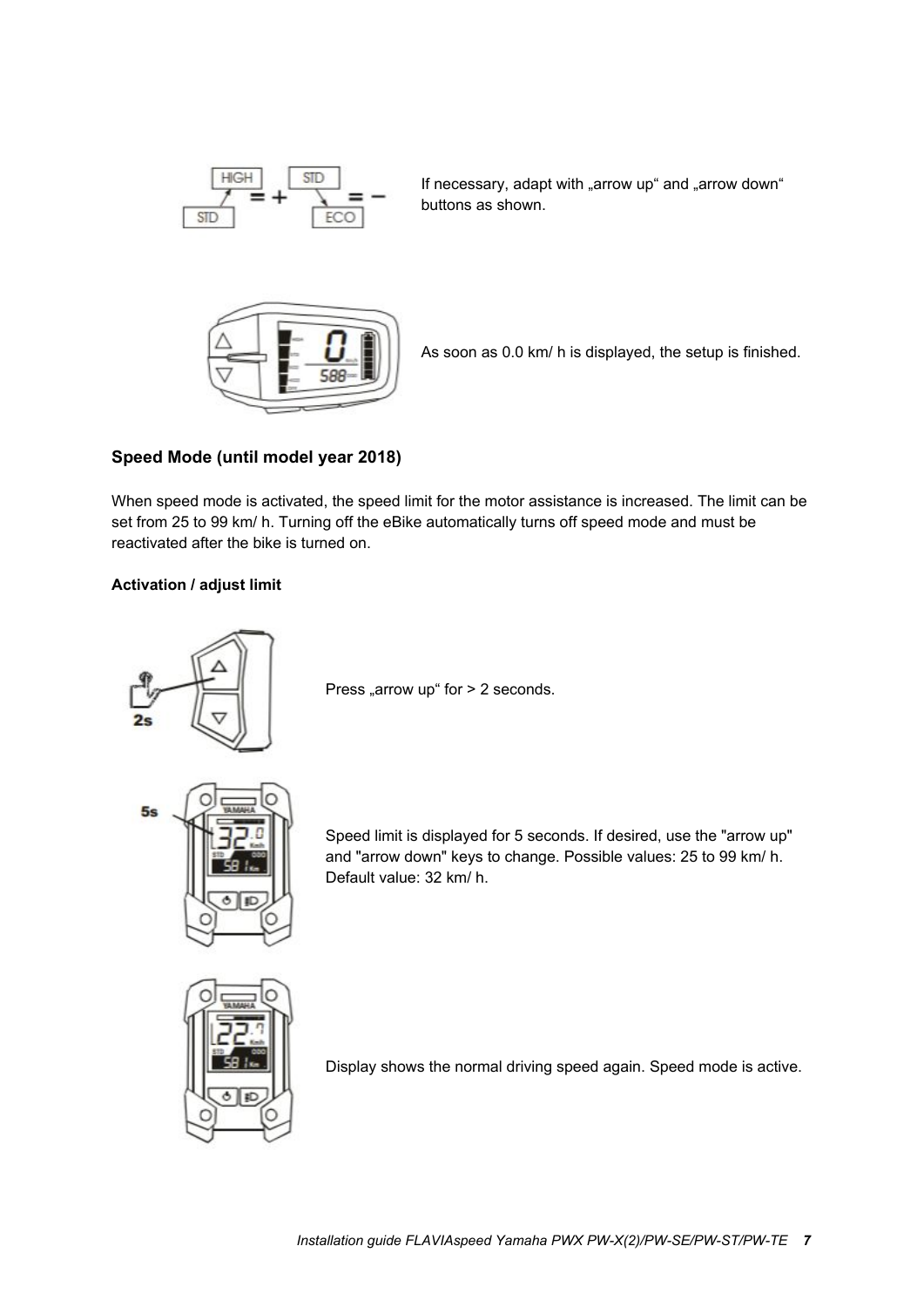#### **Deactivation**



Press "down arrow" for > 2 seconds.

Display shows 25.0km/ h for 2 seconds. Speed mode is off.

#### **Speed Mode (from model year 2019)**

When speed mode is activated, the speed limit for the motor assistance is increased. The limit can be set from 25 to 99 km/ h. Turning off the eBike automatically turns off speed mode and must be reactivated after the bike is turned on.

#### **Activation / adjust limit**



Change assistance level with "arrow up" and "arrow down" buttons as shown.



Speed limit is displayed for 5 seconds.



If necessary, adapt with "arrow up" and "arrow down" buttons as shown.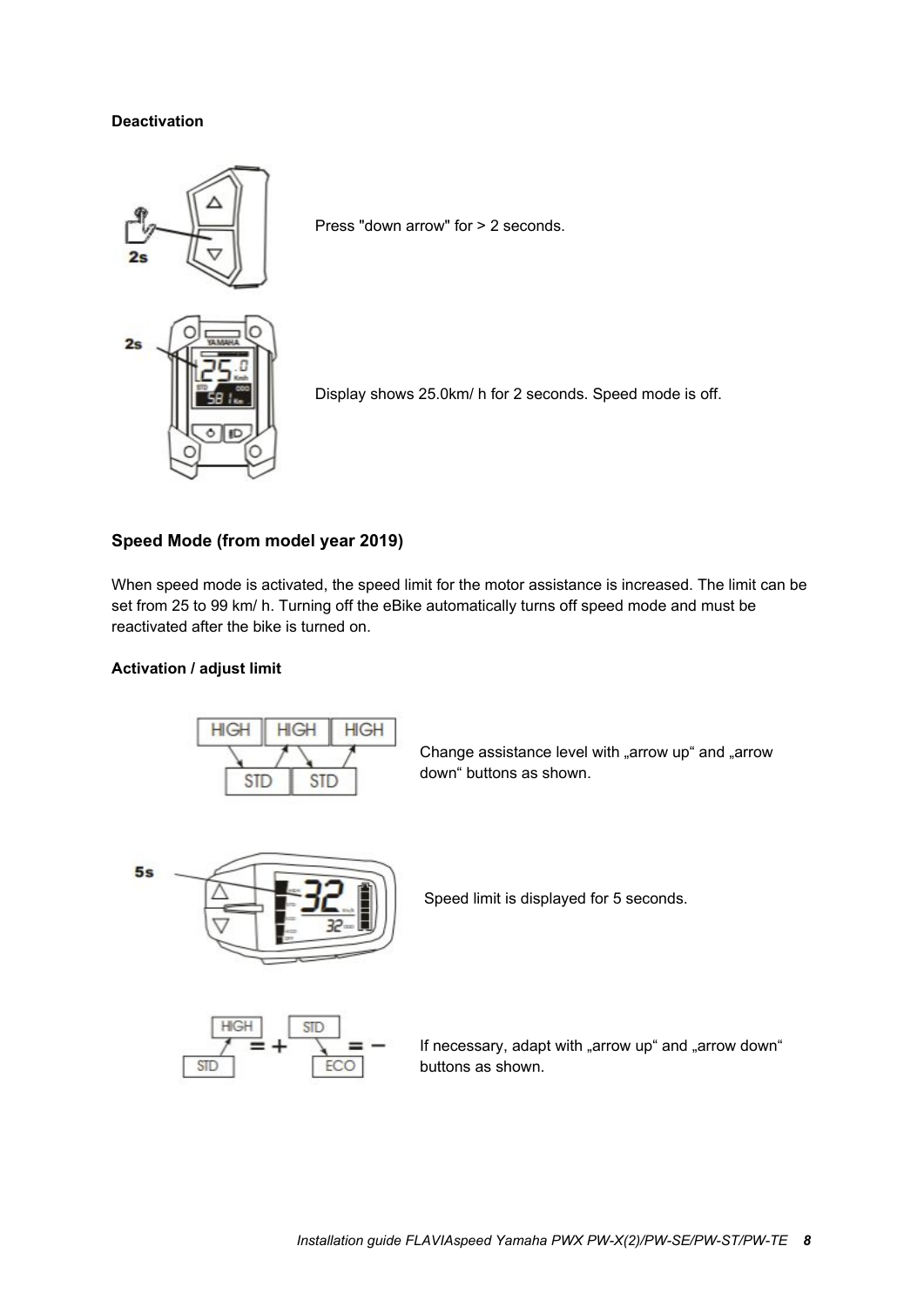

Display shows the normal driving speed again. Speed mode is active.

# **Deactivation**



Change assistance level with "arrow up" and "arrow down" buttons as shown.



Display shows 25 km/ h for 2 seconds. Speed mode is off.

#### **Dynamic Mode (until model year 2018)**

Exceeding the speed limit the motor power is reduced by default very much. A higher pedal force then results no longer in a higher speed, but in a lower motor assistance. For a more natural driving emotion in the dynamic mode the reduction is spread over a larger speed range, the so-called "wall effect" is significantly reduced and it can be driven with much more constant pedal force. The dynamic mode can only be activated when the speed mode is activated.

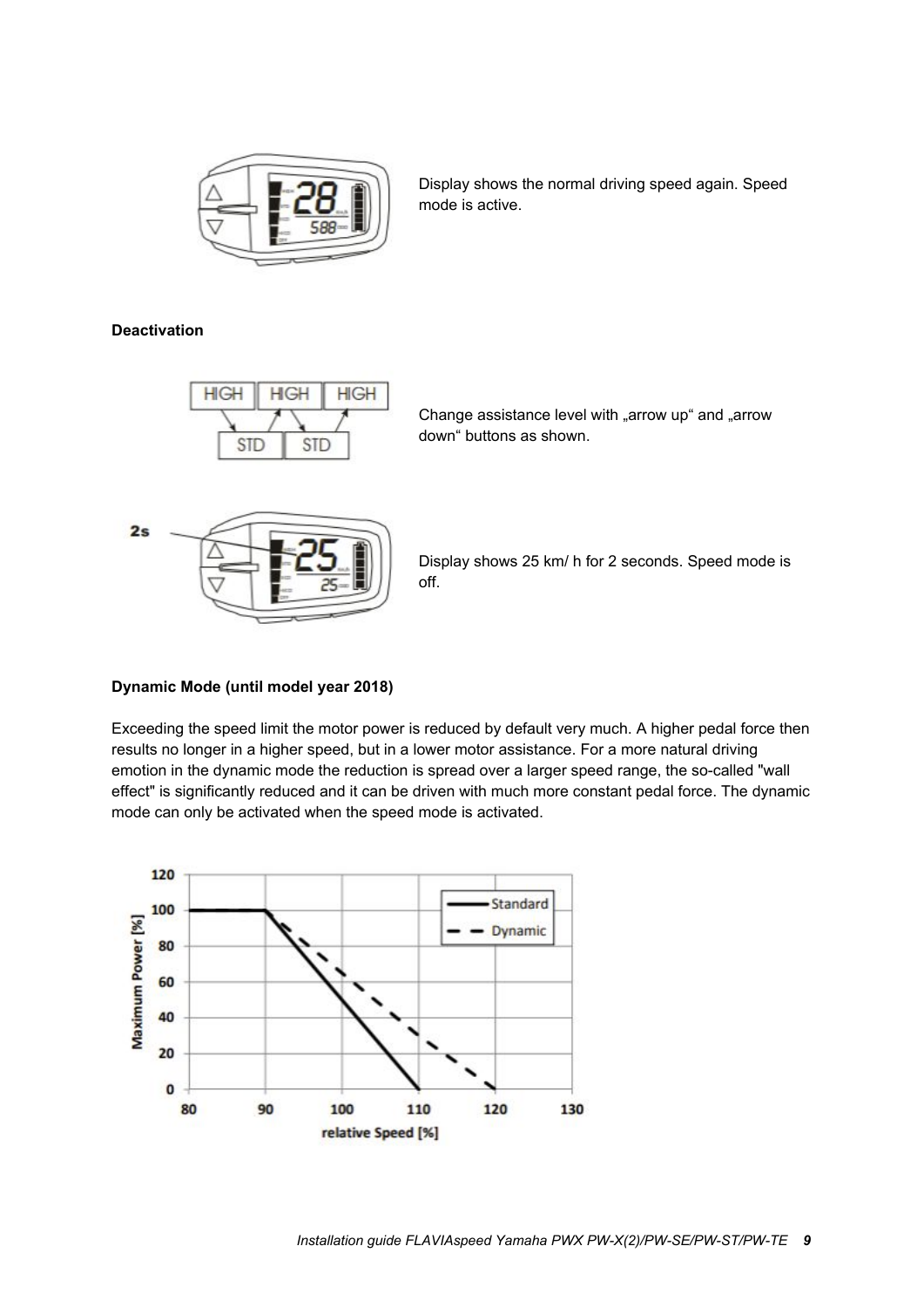

While driving (> 10km/ h), press the pushing assist button for 2 seconds.

Dynamic mode off: 50.0 km/ h is displayed for 2 seconds.



Dynamic mode on: 50.1 km/ h is displayed for 2 seconds.

# **Dynamic Mode (from model year 2018)**

Exceeding the speed limit the motor power is reduced by default very much. A higher pedal force then results no longer in a higher speed, but in a lower motor assistance. For a more natural driving emotion in the dynamic mode the reduction is spread over a larger speed range, the so-called "wall effect" is significantly reduced and it can be driven with much more constant pedal force. The dynamic mode can only be activated when the speed mode is activated.

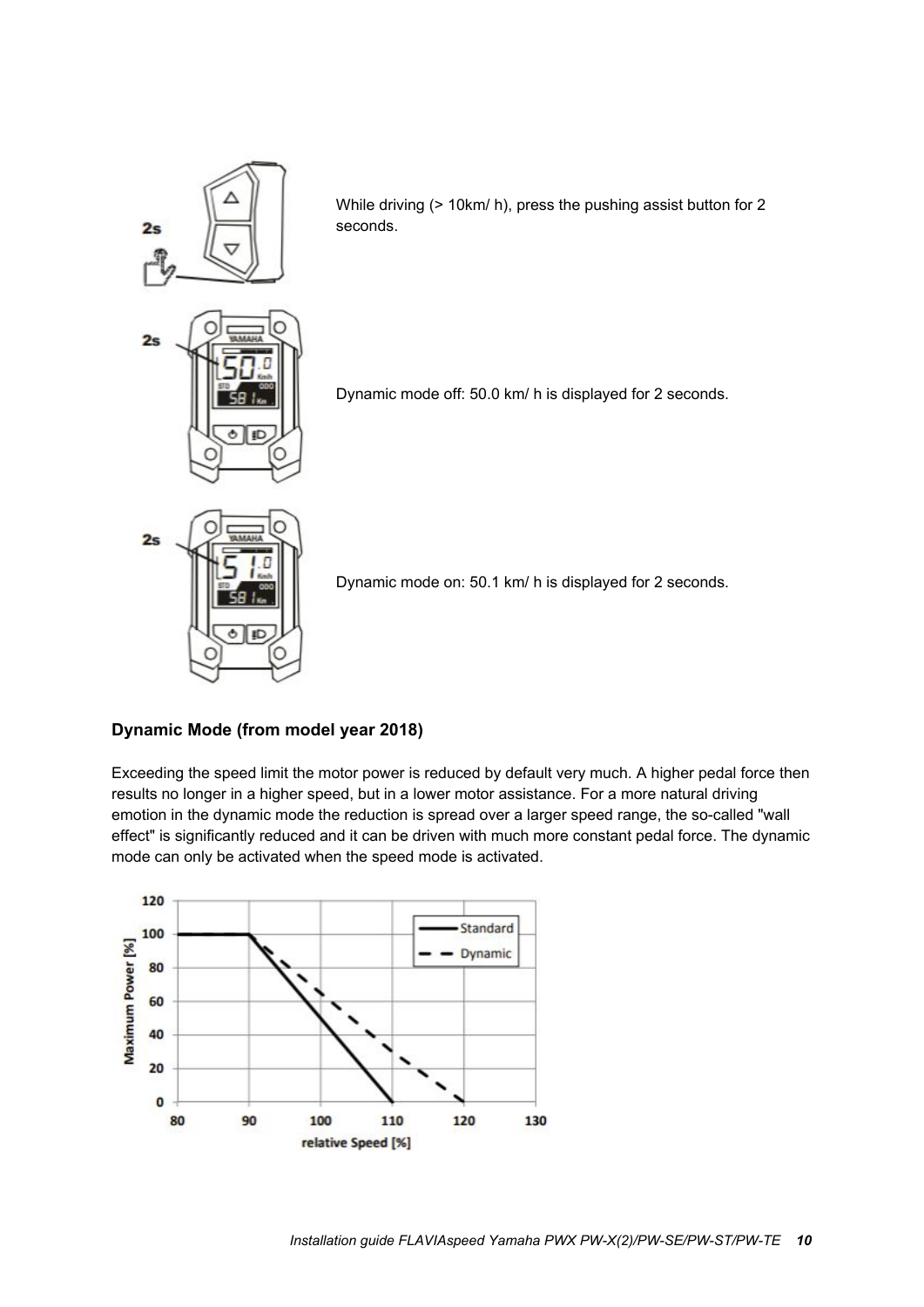

Change assistance level with "arrow up" and "arrow down" buttons as shown.



Dynamic mode off: 50 km/ h is displayed for 2 seconds.



Dynamic mode on: 50.1 km/ h is displayed for 2 seconds.

# **Range Calculation**

The speed mode can significantly reduce the range of the eBike. In the original condition of the bike, the range is calculated only from the current battery charge level and the selected support level. When Speed Mode is activated, the current power consumption is additionally included in the range calculation, which makes the displayed remaining range more accurate.

#### **Speed-Modus off**

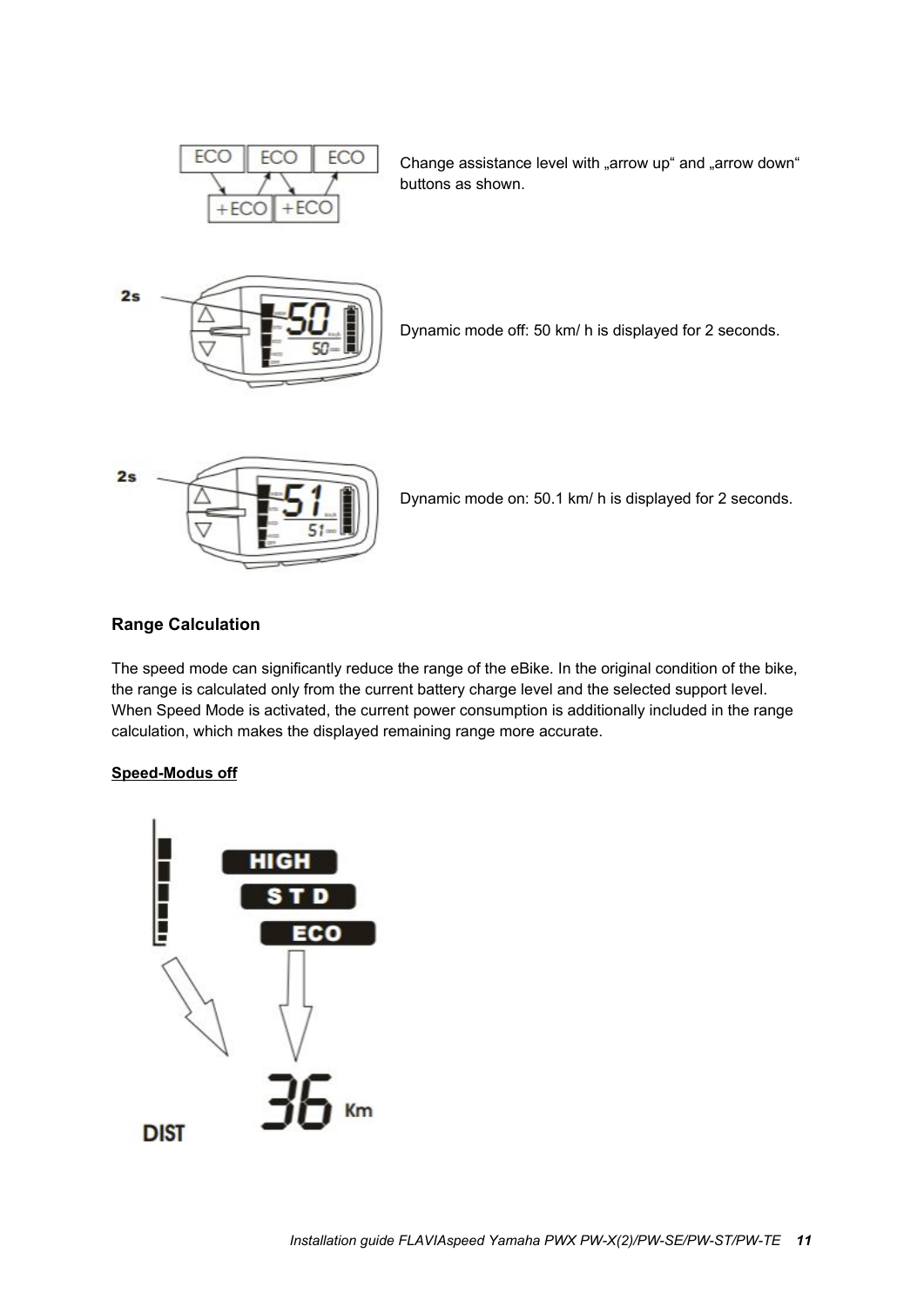**Speed-Modus on**



# **FAQ**

#### **Is the total mileage correct even after removing the module?**

Yes. The total km measured by the drive unit are not changed by the tuning. This is ensured by a continuously working compensation function in the tuning module. However, before removing the module, the bike should remain switched on at standstill with the speed mode switched on until it shuts off by itself. This will ensure that the compensation function nas correctly adjusted tne mileage. However, any wheel circumference adjusted during the setup does not affect the mileage of the drive unit and there are deviations after removing the module.

#### **The displayed distance (Odometer, Trip) or the speed is not correct. What can I do?**

Run the setup again. As a result, the current mileage is taken over from the drive unit in the tuning module and you have the opportunity to re-adjust the wheel circumference if necessary.

#### **Why can't the setup be activated?**

The type of activation of the setup depends on the model year of the drive system. For older motors up to model year 2018, follow the description on page 5, otherwise the description on page 6. The displays shown are irrelevant for the selection of the procedure!

#### **I adjusted the wheel circumference during setup. When I start the setup again, another value is displayed. Why?**

When executing the setup, the original wheel circumference of the motor control is always displayed. If you want to use a different wheel circumference, you have to enter it again each time you run the setup.